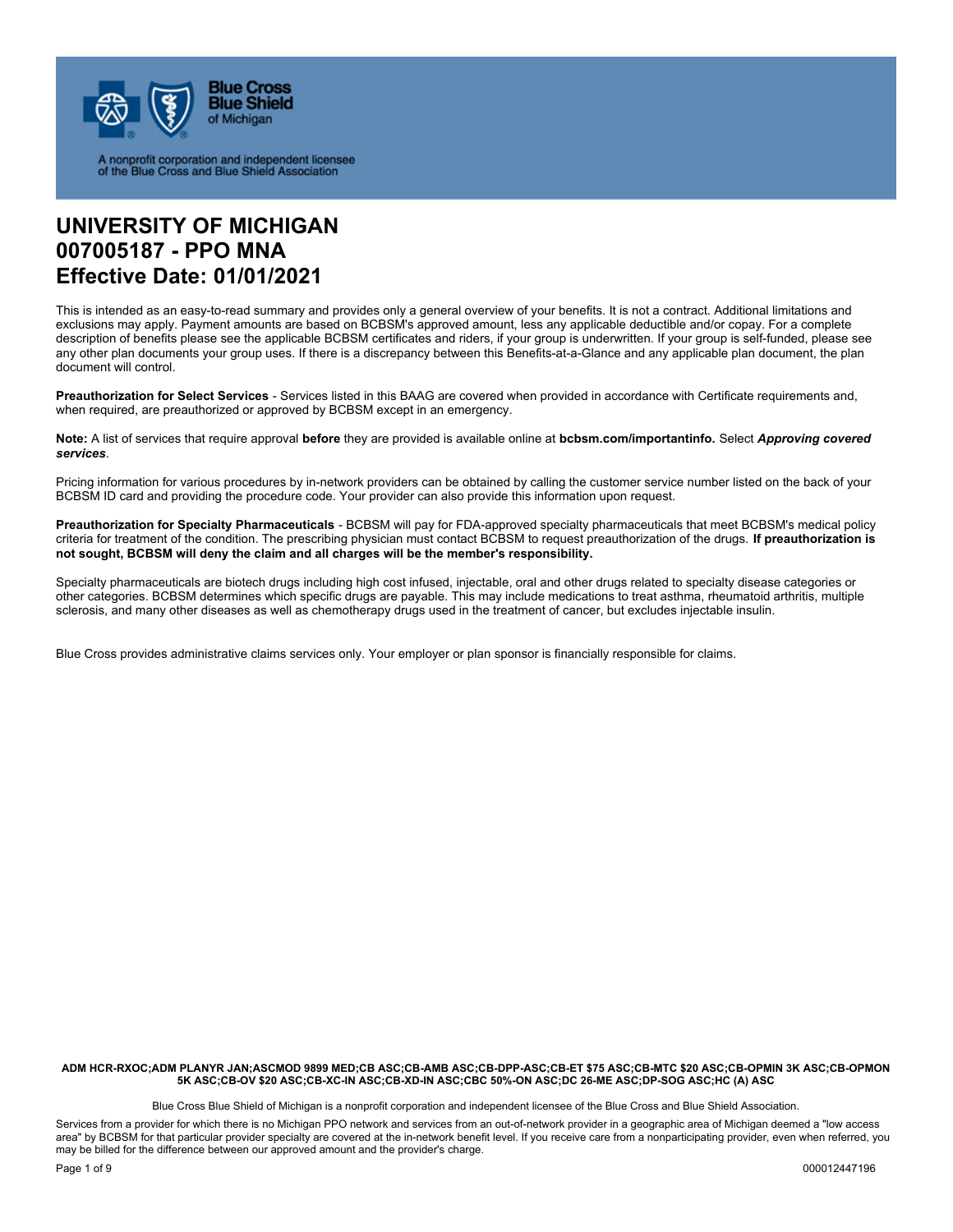| <b>Eligibility Information</b> |                                                                                                                                                                                                                                                                                                                                                                                                             |
|--------------------------------|-------------------------------------------------------------------------------------------------------------------------------------------------------------------------------------------------------------------------------------------------------------------------------------------------------------------------------------------------------------------------------------------------------------|
| <b>Members</b>                 | <b>Eligibility Criteria</b>                                                                                                                                                                                                                                                                                                                                                                                 |
| <b>Dependents</b>              | • Subscriber's legal spouse, same or opposite gender domestic<br>partner eligible for coverage under the subscriber's contract<br>• Dependent children: related to you by birth, marriage, legal<br>adoption or legal guardianship, including eligible children of your<br>same or opposite gender domestic partner; eligible for coverage<br>through the last day of the month the dependent turns age 26. |

| Member's responsibility (deductibles, copays, coinsurance and dollar maximums)                                                                                                                            |                                                                                                                                                                                                                                                                                                                                    |                                                                                                                                                                                                                                           |
|-----------------------------------------------------------------------------------------------------------------------------------------------------------------------------------------------------------|------------------------------------------------------------------------------------------------------------------------------------------------------------------------------------------------------------------------------------------------------------------------------------------------------------------------------------|-------------------------------------------------------------------------------------------------------------------------------------------------------------------------------------------------------------------------------------------|
| <b>Benefits</b>                                                                                                                                                                                           | In-network                                                                                                                                                                                                                                                                                                                         | <b>Out-of-network</b>                                                                                                                                                                                                                     |
| <b>Deductible</b>                                                                                                                                                                                         | None                                                                                                                                                                                                                                                                                                                               | None                                                                                                                                                                                                                                      |
| <b>Flat-dollar copays</b>                                                                                                                                                                                 | • \$20 copay for office visits and office<br>consultations<br>\$20 copay for medical online visits<br>• \$20 copay for chiropractic and<br>osteopathic manipulative therapy<br>\$20 copay for outpatient physical,<br>speech and occupational therapy<br>\$75 copay for emergency room visits<br>\$20 copay for urgent care visits | • \$75 copay for emergency<br>room visits                                                                                                                                                                                                 |
| Coinsurance amounts (percent copays)                                                                                                                                                                      | 50% of approved amount for private<br>duty nursing care<br>• 20% for treatment of infertility                                                                                                                                                                                                                                      | 50% of approved amount for<br>private duty nursing care<br>• 50% of approved amount for<br>mental health care and<br>substance use disorder<br>treatment<br>50% of approved amount for<br>most other covered services                     |
| Annual out-of-pocket maximums - applies to deductibles, flat dollar<br>copays and coinsurance amounts for all covered services - including cost-<br>sharing amounts for prescription drugs, if applicable | \$3,000 for one member,<br>\$6,000 for the family (when two or more<br>members are covered under your<br>contract) each calendar year<br>Note: In-Network coinsurance amounts<br>do not apply toward the out-of-network<br>coinsurance maximum.                                                                                    | \$5,000 for one member,<br>\$10,000 for the family (when two<br>or more members are covered<br>under your contract) each<br>calendar year<br>Note: Out-of-Network cost-<br>sharing amounts do not count<br>toward the In-network maximum. |
| Lifetime dollar maximum                                                                                                                                                                                   | \$30,000 maximum for certain gender affirming services<br>\$20,000 for Infertility treatment                                                                                                                                                                                                                                       |                                                                                                                                                                                                                                           |

| <b>Preventive care services</b>                                                                               |                                                                                                                                                                       |                       |
|---------------------------------------------------------------------------------------------------------------|-----------------------------------------------------------------------------------------------------------------------------------------------------------------------|-----------------------|
| <b>Benefits</b>                                                                                               | In-network                                                                                                                                                            | <b>Out-of-network</b> |
| Health maintenance exam - includes chest x-ray, EKG, cholesterol<br>screening and other select lab procedures | 100% (no deductible or<br>copay/coinsurance), one per member<br>per calendar year<br>Note: Additional well-women visits may<br>be allowed based on medical necessity. | Not covered           |

Blue Cross Blue Shield of Michigan is a nonprofit corporation and independent licensee of the Blue Cross and Blue Shield Association. Services from a provider for which there is no Michigan PPO network and services from an out-of-network provider in a geographic area of Michigan deemed a "low access area" by BCBSM for that particular provider specialty are covered at the in-network benefit level. If you receive care from a nonparticipating provider, even when referred, you may be billed for the difference between our approved amount and the provider's charge. Page 2 of 9 000012447196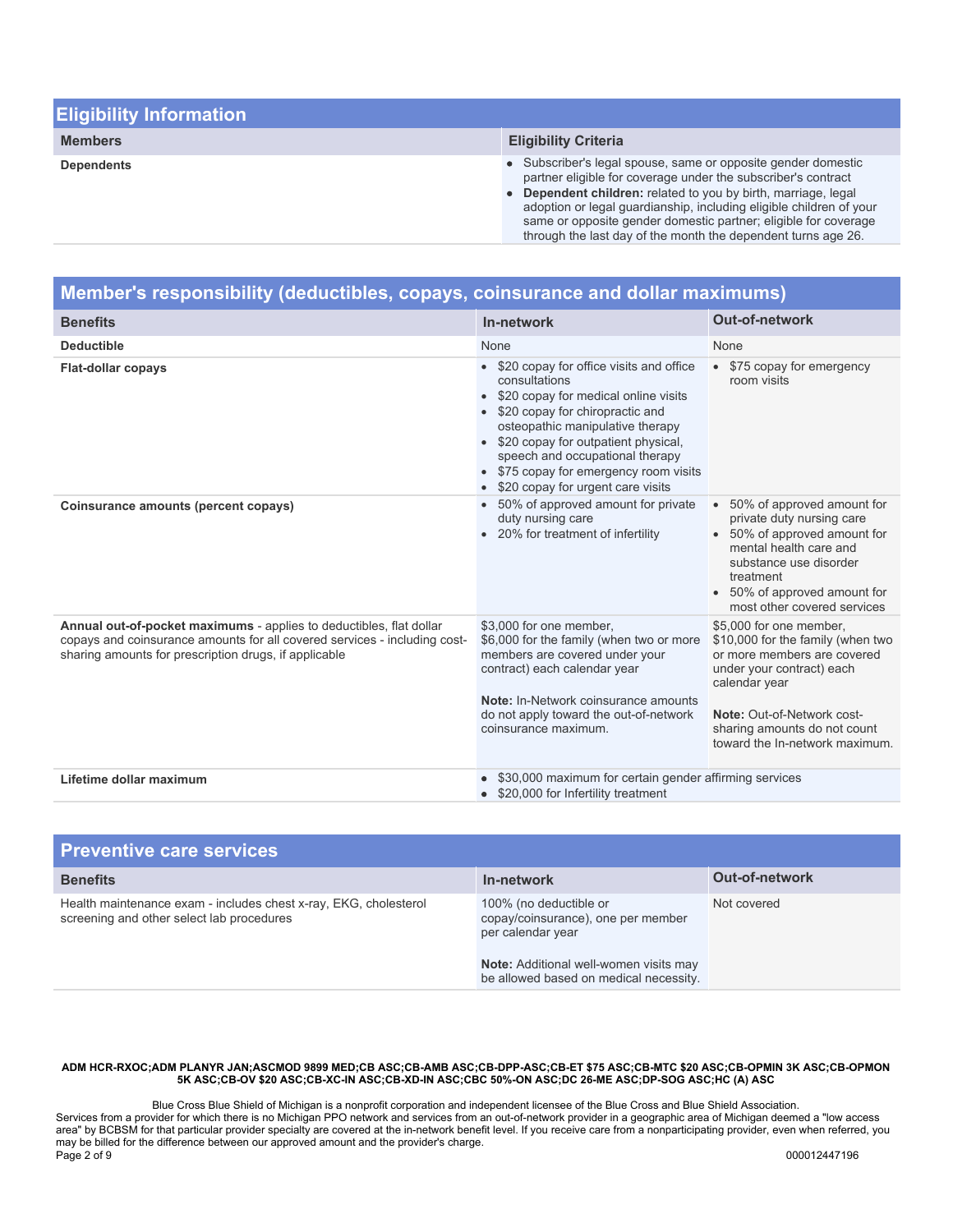| <b>Benefits</b>                                                                                                                                                                                                                                  | In-network                                                                                                                                                                                                                                                                                                                                                    | Out-of-network                                                                                                                                                                           |
|--------------------------------------------------------------------------------------------------------------------------------------------------------------------------------------------------------------------------------------------------|---------------------------------------------------------------------------------------------------------------------------------------------------------------------------------------------------------------------------------------------------------------------------------------------------------------------------------------------------------------|------------------------------------------------------------------------------------------------------------------------------------------------------------------------------------------|
| Gynecological exam                                                                                                                                                                                                                               | 100% (no deductible or<br>copay/coinsurance), one per member<br>per calendar year                                                                                                                                                                                                                                                                             | Not covered                                                                                                                                                                              |
|                                                                                                                                                                                                                                                  | <b>Note:</b> Additional well-women visits may<br>be allowed based on medical necessity.                                                                                                                                                                                                                                                                       |                                                                                                                                                                                          |
| Pap smear screening - laboratory and pathology services                                                                                                                                                                                          | 100% (no deductible or<br>copay/coinsurance), one per member<br>per calendar year                                                                                                                                                                                                                                                                             | Not covered                                                                                                                                                                              |
| Voluntary sterilization for females                                                                                                                                                                                                              | 100% (no deductible or<br>copay/coinsurance)                                                                                                                                                                                                                                                                                                                  | 50% (no deductible)                                                                                                                                                                      |
| Prescription contraceptive devices - includes insertion and removal of an<br>intrauterine device by a licensed physician                                                                                                                         | 100% (no deductible or<br>copay/coinsurance)                                                                                                                                                                                                                                                                                                                  | 100% (no deductible or<br>copay/coinsurance)                                                                                                                                             |
| Contraceptive injections                                                                                                                                                                                                                         | 100% (no deductible or<br>copay/coinsurance)                                                                                                                                                                                                                                                                                                                  | 50% (no deductible)                                                                                                                                                                      |
| Well-baby and child care visits                                                                                                                                                                                                                  | 100% (no deductible or<br>copay/coinsurance)<br>• 8 visits, birth through 12 months<br>• 6 visits, 13 months through 23<br>months<br>• 6 visits, 24 months through 35<br>months<br>· 2 visits, 36 months through 47<br>months<br>• Visits beyond 47 months are limited<br>to one per member per calendar year<br>under the health maintenance exam<br>benefit | Not covered                                                                                                                                                                              |
| Adult and childhood preventive services and immunizations as<br>recommended by the USPSTF, ACIP, HRSA or other sources as<br>recognized by BCBSM that are in compliance with the provisions of the<br>Patient Protection and Affordable Care Act | 100% (no deductible or<br>copay/coinsurance)                                                                                                                                                                                                                                                                                                                  | Not covered                                                                                                                                                                              |
| Fecal occult blood screening                                                                                                                                                                                                                     | 100% (no deductible or<br>copay/coinsurance), one per member<br>per calendar year                                                                                                                                                                                                                                                                             | Not covered                                                                                                                                                                              |
| Flexible sigmoidoscopy exam                                                                                                                                                                                                                      | 100% (no deductible or<br>copay/coinsurance), one per member<br>per calendar year                                                                                                                                                                                                                                                                             | Not covered                                                                                                                                                                              |
| Prostate specific antigen (PSA) screening                                                                                                                                                                                                        | 100% (no deductible or<br>copay/coinsurance), one per member<br>per calendar year                                                                                                                                                                                                                                                                             | Not covered                                                                                                                                                                              |
| Routine mammogram and related reading                                                                                                                                                                                                            | 100% (no deductible or<br>copay/coinsurance)<br>Note: Subsequent medically necessary<br>mammograms performed during the<br>same calendar year are subject to your<br>deductible and coinsurance, if<br>applicable.<br>One per member per calendar year                                                                                                        | 50% (no deductible)<br><b>Note:</b> Out-of-network readings<br>and interpretations are payable<br>only when the screening<br>mammogram itself is performed<br>by an in-network provider. |

Blue Cross Blue Shield of Michigan is a nonprofit corporation and independent licensee of the Blue Cross and Blue Shield Association. Services from a provider for which there is no Michigan PPO network and services from an out-of-network provider in a geographic area of Michigan deemed a "low access area" by BCBSM for that particular provider specialty are covered at the in-network benefit level. If you receive care from a nonparticipating provider, even when referred, you may be billed for the difference between our approved amount and the provider's charge. Page 3 of 9 000012447196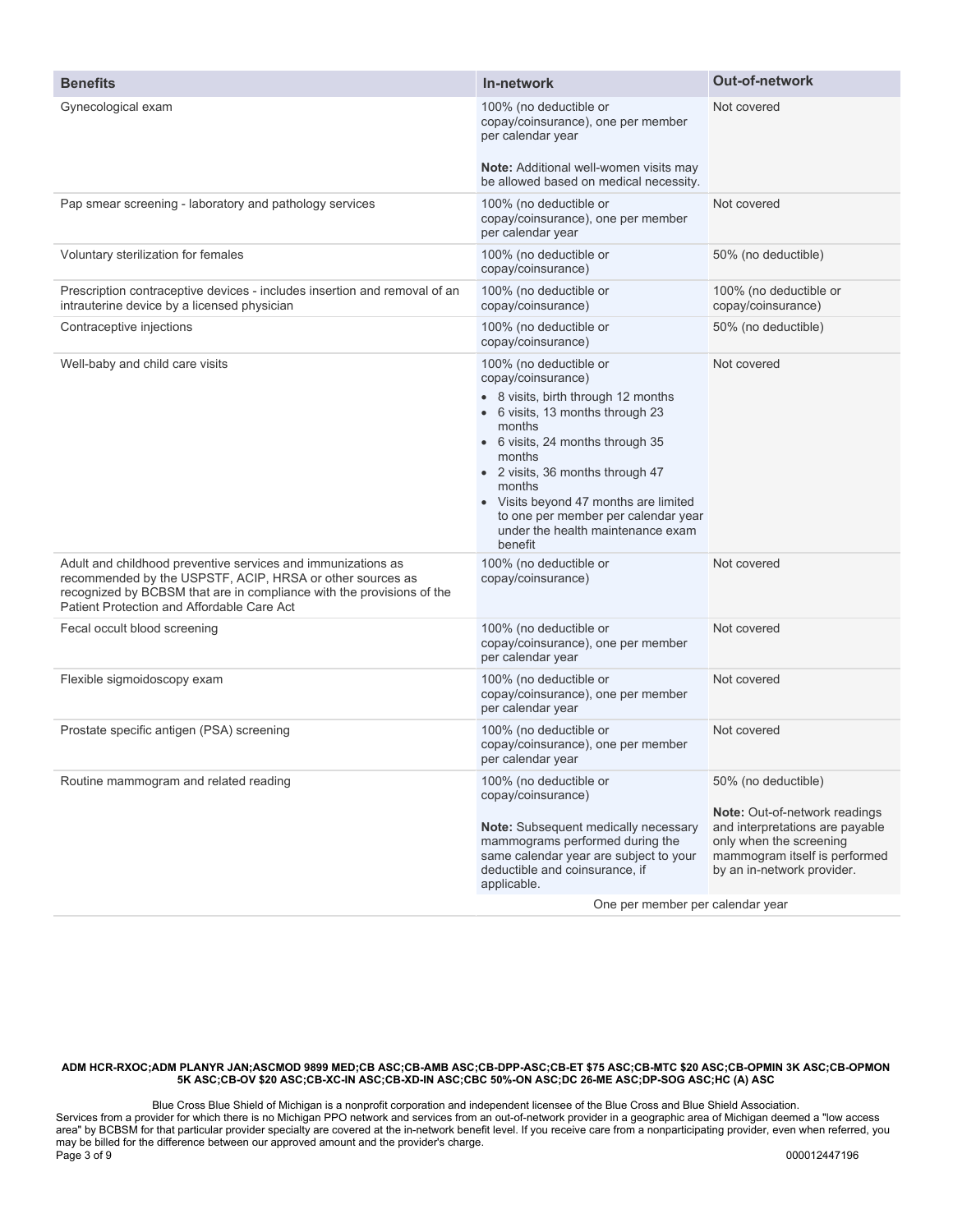|  | <b>Benefits</b> |  |
|--|-----------------|--|
|  |                 |  |

| <b>Benefits</b>                              | In-network                                                                                                                                                                                                                                | <b>Out-of-network</b> |
|----------------------------------------------|-------------------------------------------------------------------------------------------------------------------------------------------------------------------------------------------------------------------------------------------|-----------------------|
| Colonoscopy - routine or medically necessary | 100% (no deductible or<br>copay/coinsurance) for the first billed<br>colonoscopy<br><b>Note:</b> Subsequent colonoscopies<br>performed during the same calendar<br>year are subject to your deductible and<br>coinsurance, if applicable. | 50% (no deductible)   |
|                                              | One per member per calendar year                                                                                                                                                                                                          |                       |
|                                              |                                                                                                                                                                                                                                           |                       |

### **Physician office services**

| <b>Benefits</b>                                                       | In-network                         | <b>Out-of-network</b> |
|-----------------------------------------------------------------------|------------------------------------|-----------------------|
| Office visits - must be medically necessary                           | \$20 copay per office visit        | 50% (no deductible)   |
| Online visits - by physician must be medically necessary              | \$20 copay per online visit        | 50% (no deductible)   |
| Note: Online visits by a vendor are not covered.                      |                                    |                       |
| Outpatient and home medical care visits - must be medically necessary | \$20 copay per visit               | 50% (no deductible)   |
| Office consultations - must be medically necessary                    | \$20 copay per office consultation | 50% (no deductible)   |
| Urgent care visits - must be medically necessary                      | \$20 copay per urgent care visit   | 50% (no deductible)   |

| <b>Emergency medical care</b>                    |                                                                                |                                                                                   |
|--------------------------------------------------|--------------------------------------------------------------------------------|-----------------------------------------------------------------------------------|
| <b>Benefits</b>                                  | In-network                                                                     | <b>Out-of-network</b>                                                             |
| Hospital emergency room                          | \$75 copay per visit (copay waived if<br>admitted or for an accidental injury) | \$75 copay per visit (copay waived<br>if admitted or for an accidental<br>injury) |
| Ambulance services - must be medically necessary | 100% (no deductible or<br>copay/coinsurance)                                   | 100% (no deductible or<br>copay/coinsurance)                                      |

| <b>Diagnostic services</b>        |                                              |                       |
|-----------------------------------|----------------------------------------------|-----------------------|
| <b>Benefits</b>                   | In-network                                   | <b>Out-of-network</b> |
| Laboratory and pathology services | 100% (no deductible or<br>copay/coinsurance) | 50% (no deductible)   |
| Diagnostic tests and x-rays       | 100% (no deductible or<br>copay/coinsurance) | 50% (no deductible)   |
| Therapeutic radiology             | 100% (no deductible or<br>copay/coinsurance) | 50% (no deductible)   |

## **Maternity services provided by a physician or certified nurse midwife**

| <b>Benefits</b>           | In-network                                   | <b>Out-of-network</b> |
|---------------------------|----------------------------------------------|-----------------------|
| Prenatal care visits      | 100% (no deductible or<br>copay/coinsurance) | 50% (no deductible)   |
| Postnatal care visit      | 100% (no deductible or<br>copay/coinsurance) | 50% (no deductible)   |
| Delivery and nursery care | 100% (no deductible or<br>copay/coinsurance) | 50% (no deductible)   |

### **ADM HCR-RXOC;ADM PLANYR JAN;ASCMOD 9899 MED;CB ASC;CB-AMB ASC;CB-DPP-ASC;CB-ET \$75 ASC;CB-MTC \$20 ASC;CB-OPMIN 3K ASC;CB-OPMON 5K ASC;CB-OV \$20 ASC;CB-XC-IN ASC;CB-XD-IN ASC;CBC 50%-ON ASC;DC 26-ME ASC;DP-SOG ASC;HC (A) ASC**

Blue Cross Blue Shield of Michigan is a nonprofit corporation and independent licensee of the Blue Cross and Blue Shield Association. Services from a provider for which there is no Michigan PPO network and services from an out-of-network provider in a geographic area of Michigan deemed a "low access area" by BCBSM for that particular provider specialty are covered at the in-network benefit level. If you receive care from a nonparticipating provider, even when referred, you may be billed for the difference between our approved amount and the provider's charge. Page 4 of 9 000012447196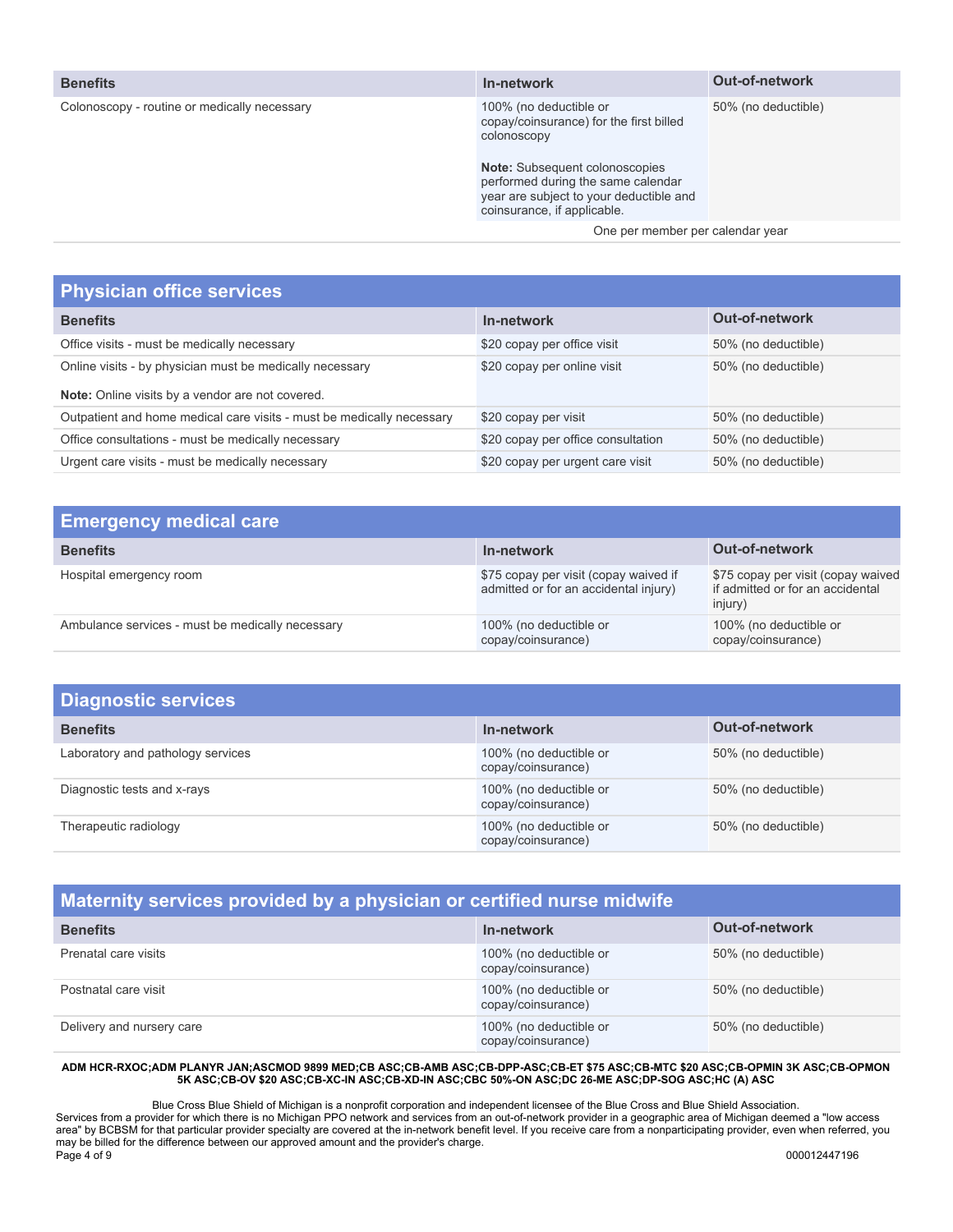| <b>Hospital care</b>                                                                                |                                              |                       |
|-----------------------------------------------------------------------------------------------------|----------------------------------------------|-----------------------|
| <b>Benefits</b>                                                                                     | In-network                                   | <b>Out-of-network</b> |
| Semiprivate room, inpatient physician care, general nursing care, hospital<br>services and supplies | 100% (no deductible or<br>copay/coinsurance) | 50% (no deductible)   |
| Note: Nonemergency services must be rendered in a participating<br>hospital.                        | Unlimited days                               |                       |
| Inpatient consultations                                                                             | 100% (no deductible or<br>copay/coinsurance) | 50% (no deductible)   |
| Chemotherapy                                                                                        | 100% (no deductible or<br>copay/coinsurance) | 50% (no deductible)   |

| <b>Alternatives to hospital care</b>                                                                                                                                                                                                                                                   |                                                                                                                                                                                                                                                                                                                                          |                                              |  |
|----------------------------------------------------------------------------------------------------------------------------------------------------------------------------------------------------------------------------------------------------------------------------------------|------------------------------------------------------------------------------------------------------------------------------------------------------------------------------------------------------------------------------------------------------------------------------------------------------------------------------------------|----------------------------------------------|--|
| <b>Benefits</b>                                                                                                                                                                                                                                                                        | In-network                                                                                                                                                                                                                                                                                                                               | <b>Out-of-network</b>                        |  |
| Skilled nursing care - must be in a <b>participating</b> skilled nursing facility                                                                                                                                                                                                      | 100% (no deductible or<br>copay/coinsurance)                                                                                                                                                                                                                                                                                             | 100% (no deductible or<br>copay/coinsurance) |  |
|                                                                                                                                                                                                                                                                                        | Limited to a maximum of 120 days per member per calendar year                                                                                                                                                                                                                                                                            |                                              |  |
| Hospice care - including nursing home care with hospice support                                                                                                                                                                                                                        | 100% (no deductible or<br>copay/coinsurance)                                                                                                                                                                                                                                                                                             | 100% (no deductible or<br>copay/coinsurance) |  |
|                                                                                                                                                                                                                                                                                        | Up to 28 pre-hospice counseling visits before electing hospice services;<br>when elected, four 90-day periods - provided through a participating<br>hospice program only; limited to dollar maximum that is reviewed and<br>adjusted periodically (after reaching dollar maximum, member transitions<br>into individual case management) |                                              |  |
| Home health care:<br>• must be medically necessary<br>• must be provided by a <b>participating</b> home health care agency                                                                                                                                                             | 100% (no deductible or<br>copay/coinsurance)                                                                                                                                                                                                                                                                                             | 100% (no deductible or<br>copay/coinsurance) |  |
| Home health aide - when provided by the University of Michigan medical<br>students for members who are C5 level quadriplegic                                                                                                                                                           | 100% (no deductible or<br>copay/coinsurance)                                                                                                                                                                                                                                                                                             | 100% (no deductible or<br>copay/coinsurance) |  |
| Infusion therapy:<br>• must be medically necessary<br>must be given by a <b>participating</b> Home Infusion Therapy (HIT)<br>provider or in a participating freestanding Ambulatory Infusion Center<br>(AIC)<br>may use drugs that require preauthorization - consult with your doctor | 100% (no deductible or<br>copay/coinsurance)                                                                                                                                                                                                                                                                                             | 100% (no deductible or<br>copay/coinsurance) |  |

| <b>Surgical services</b>                                                                                                                        |                                              |                       |  |
|-------------------------------------------------------------------------------------------------------------------------------------------------|----------------------------------------------|-----------------------|--|
| <b>Benefits</b>                                                                                                                                 | In-network                                   | <b>Out-of-network</b> |  |
| Surgery - includes related surgical services and medically necessary<br>facility services by a <b>participating</b> ambulatory surgery facility | 100% (no deductible or<br>copay/coinsurance) | 50% (no deductible)   |  |
| Presurgical consultations                                                                                                                       | 100% (no deductible or<br>copay/coinsurance) | 50% (no deductible)   |  |
| Voluntary sterilization for males                                                                                                               | 100% (no deductible or<br>copay/coinsurance) | 50% (no deductible)   |  |
| Note: For voluntary sterilizations for females, see "Preventive care"<br>services."                                                             |                                              |                       |  |
| Voluntary abortions                                                                                                                             | 100% (no deductible or<br>copay/coinsurance) | 50% (no deductible)   |  |

Blue Cross Blue Shield of Michigan is a nonprofit corporation and independent licensee of the Blue Cross and Blue Shield Association. Services from a provider for which there is no Michigan PPO network and services from an out-of-network provider in a geographic area of Michigan deemed a "low access area" by BCBSM for that particular provider specialty are covered at the in-network benefit level. If you receive care from a nonparticipating provider, even when referred, you may be billed for the difference between our approved amount and the provider's charge. Page 5 of 9 000012447196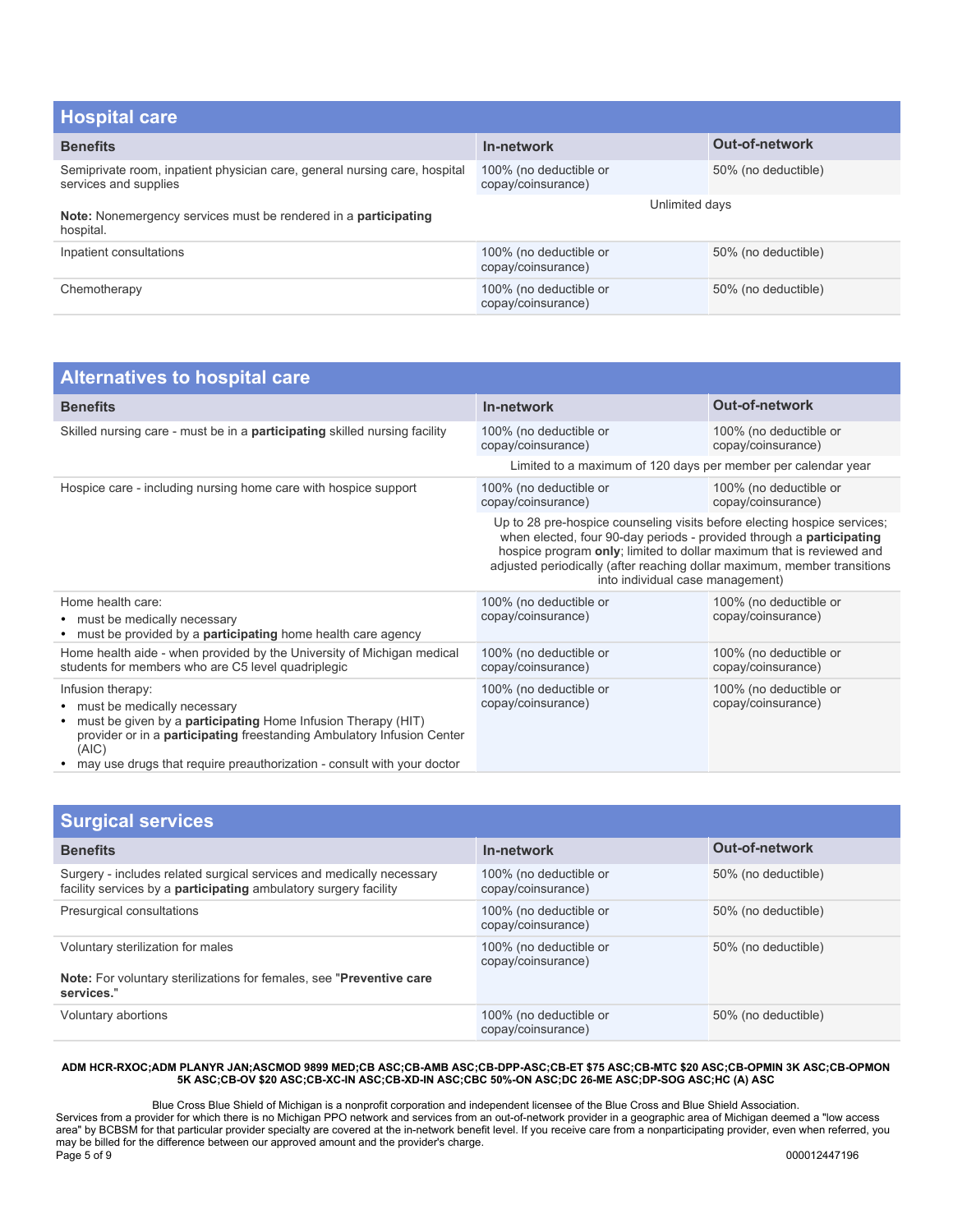| <b>Benefits</b>                                                                                                                                                                                                                                                                                               | In-network                                   | <b>Out-of-network</b> |
|---------------------------------------------------------------------------------------------------------------------------------------------------------------------------------------------------------------------------------------------------------------------------------------------------------------|----------------------------------------------|-----------------------|
| Gender reassignment and gender affirming procedures<br>Note: Certain gender affirming services are payable by participating<br>providers, limited to a lifetime maximum of \$30,000 per member over the<br>age of 18 subject to prior authorization. Please see plan modification for<br>further information. | 100% (no deductible or<br>copay/coinsurance) | 50% (no deductible)   |
|                                                                                                                                                                                                                                                                                                               |                                              |                       |
| Human organ tranenlante                                                                                                                                                                                                                                                                                       |                                              |                       |

| Human viyan tidhəpiantə                                                                                                                                              |                                              |                                                                                 |
|----------------------------------------------------------------------------------------------------------------------------------------------------------------------|----------------------------------------------|---------------------------------------------------------------------------------|
| <b>Benefits</b>                                                                                                                                                      | In-network                                   | <b>Out-of-network</b>                                                           |
| Specified human organ transplants - must be in a <b>designated</b> facility and<br>coordinated through the BCBSM Human Organ Transplant Program (1-<br>800-242-3504) | 100% (no deductible or<br>copay/coinsurance) | 100% (no deductible or<br>copay/coinsurance) - in<br>designated facilities only |
| Bone marrow transplants - must be coordinated through the BCBSM<br>Human Organ Transplant Program (1-800-242-3504)                                                   | 100% (no deductible or<br>copay/coinsurance) | 50% (no deductible)                                                             |
| Specified oncology clinical trials<br><b>Note:</b> BCBSM covers clinical trials in compliance with PPACA.                                                            | 100% (no deductible or<br>copay/coinsurance) | 50% (no deductible)                                                             |
| Kidney, cornea and skin transplants                                                                                                                                  | 100% (no deductible or<br>copay/coinsurance) | 50% (no deductible)                                                             |

### **Behavioral Health Services (Mental Health and Substance Use Disorder)**

**Note:** Some mental health and substance use disorder services are considered by BCBSM to be comparable to an office visit or medical online visit. When a mental health or substance use disorder service is considered by BCBSM to be comparable to an office visit or medical online visit, we will process the claim under your office visit or medical online visit benefit.

| <b>Benefits</b>                                                                                                                                                                                                            | In-network                                   | <b>Out-of-network</b>                                                                     |  |  |
|----------------------------------------------------------------------------------------------------------------------------------------------------------------------------------------------------------------------------|----------------------------------------------|-------------------------------------------------------------------------------------------|--|--|
| Inpatient mental health care and inpatient substance use disorder<br>treatment                                                                                                                                             | 100% (no deductible or<br>copay/coinsurance) | 50% (no deductible)                                                                       |  |  |
|                                                                                                                                                                                                                            |                                              | Unlimited days                                                                            |  |  |
| Residential psychiatric treatment facility:<br>• covered mental health services must be performed in a residential<br>psychiatric treatment facility<br>• treatment must be preauthorized<br>• subject to medical criteria | 100% (no deductible or<br>copay/coinsurance) | 50% (no deductible)                                                                       |  |  |
| Outpatient mental health care:                                                                                                                                                                                             | \$20 copay per office visit                  | 50% (no deductible or<br>copay/coinsurance)                                               |  |  |
| Online visits<br>Note: Online visits by a vendor are not covered.                                                                                                                                                          | \$20 copay per online visit                  | 50% (no deductible)                                                                       |  |  |
| Outpatient substance use disorder treatment - in approved facilities only                                                                                                                                                  | 100% (no deductible or<br>copay/coinsurance) | 50% (no deductible) (in-network<br>cost-sharing will apply if there is<br>no PPO network) |  |  |

#### **ADM HCR-RXOC;ADM PLANYR JAN;ASCMOD 9899 MED;CB ASC;CB-AMB ASC;CB-DPP-ASC;CB-ET \$75 ASC;CB-MTC \$20 ASC;CB-OPMIN 3K ASC;CB-OPMON 5K ASC;CB-OV \$20 ASC;CB-XC-IN ASC;CB-XD-IN ASC;CBC 50%-ON ASC;DC 26-ME ASC;DP-SOG ASC;HC (A) ASC**

Blue Cross Blue Shield of Michigan is a nonprofit corporation and independent licensee of the Blue Cross and Blue Shield Association. Services from a provider for which there is no Michigan PPO network and services from an out-of-network provider in a geographic area of Michigan deemed a "low access area" by BCBSM for that particular provider specialty are covered at the in-network benefit level. If you receive care from a nonparticipating provider, even when referred, you may be billed for the difference between our approved amount and the provider's charge.<br>Page 6 of 9 Page 6 of 9 000012447196 000012447196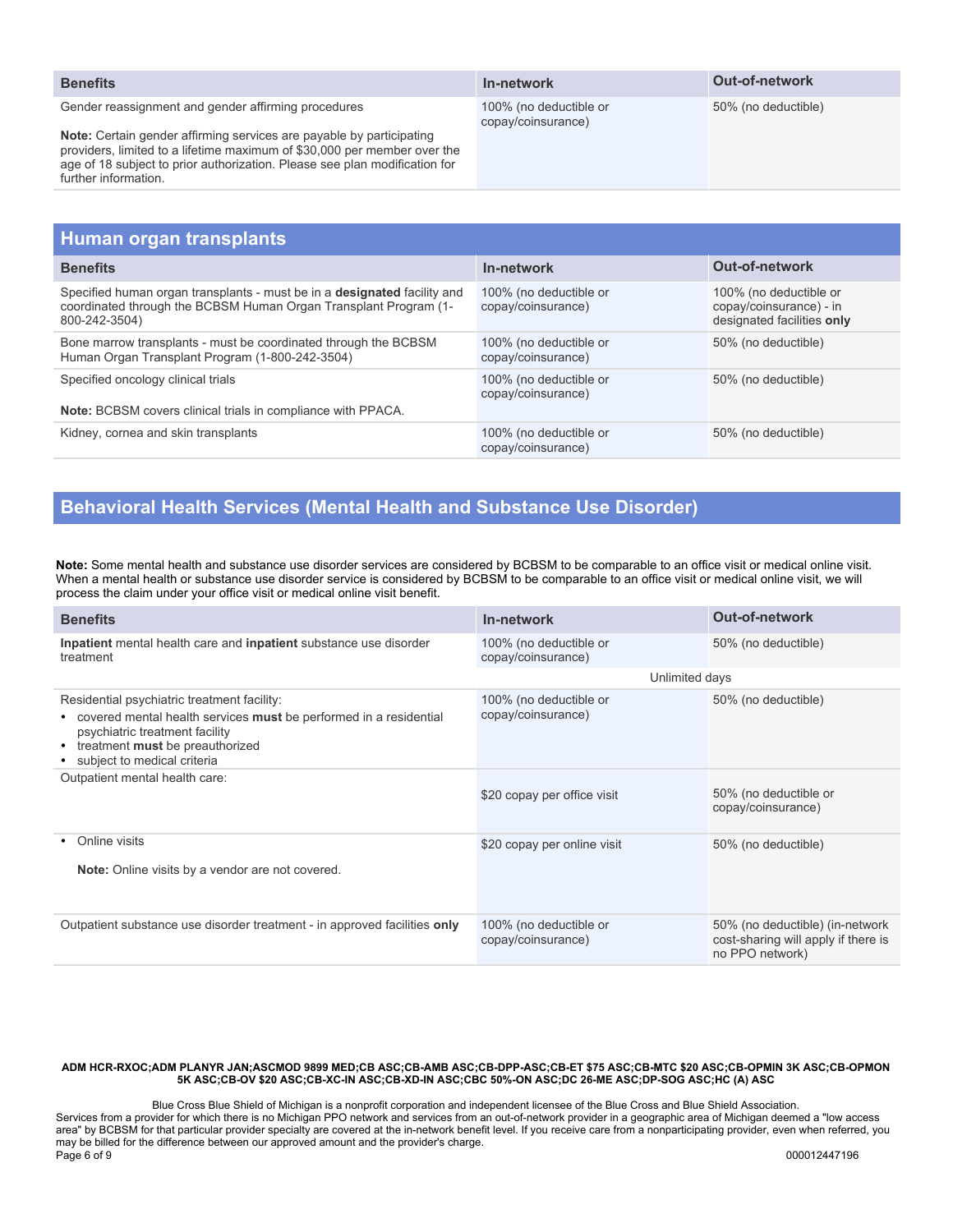| Autism spectrum disorders, diagnoses and treatment                                                                                                                                                                                                                                                                                                                                               |                                                                                    |                                              |  |
|--------------------------------------------------------------------------------------------------------------------------------------------------------------------------------------------------------------------------------------------------------------------------------------------------------------------------------------------------------------------------------------------------|------------------------------------------------------------------------------------|----------------------------------------------|--|
| <b>Benefits</b>                                                                                                                                                                                                                                                                                                                                                                                  | In-network                                                                         | <b>Out-of-network</b>                        |  |
| Applied behavioral analysis (ABA) treatment - when rendered by an<br>approved board-certified behavioral analyst - is covered through age 18.<br>subject to preauthorization<br><b>Note:</b> Diagnosis of an autism spectrum disorder and a treatment<br>recommendation for ABA services must be obtained by a BCBSM<br>approved autism evaluation center (AAEC) prior to seeking ABA treatment. | 100% (no deductible or<br>copay/coinsurance)                                       | 100% (no deductible or<br>copay/coinsurance) |  |
| Outpatient physical therapy, speech therapy, occupational therapy,<br>nutritional counseling for autism spectrum disorder                                                                                                                                                                                                                                                                        | \$20 copay per visit                                                               | 50% (no deductible)                          |  |
|                                                                                                                                                                                                                                                                                                                                                                                                  | Physical, speech and occupational therapy with an autism diagnosis is<br>unlimited |                                              |  |
| Other covered services, including mental health services, for autism<br>spectrum disorder                                                                                                                                                                                                                                                                                                        | 100% (no deductible or<br>copay/coinsurance)                                       | 50% (no deductible)                          |  |

| <b>Other covered services</b>                                                                                                                                                                                                                                                                                              |                                                                                                                                                                                                                         |                                                                                                                            |
|----------------------------------------------------------------------------------------------------------------------------------------------------------------------------------------------------------------------------------------------------------------------------------------------------------------------------|-------------------------------------------------------------------------------------------------------------------------------------------------------------------------------------------------------------------------|----------------------------------------------------------------------------------------------------------------------------|
| <b>Benefits</b>                                                                                                                                                                                                                                                                                                            | In-network                                                                                                                                                                                                              | Out-of-network                                                                                                             |
| Outpatient Diabetes Management Program (ODMP)<br>Note: Screening services required under the provisions of PPACA are<br>covered at 100% of approved amount with no in-network cost-sharing<br>when rendered by an in-network provider.                                                                                     | • 100% (no deductible or<br>copay/coinsurance) for diabetes<br>medical supplies<br>• 100% (no deductible or copay<br>coinsurance for diabetes self-<br>mangement training<br>100% (no deductible or copay/<br>$\bullet$ | 50% (no deductible)                                                                                                        |
| Note: When you purchase your diabetic supplies via mail order you will<br>lower your out-of-pocket costs.                                                                                                                                                                                                                  | coinsurance) for Diabetes Prevention<br>Program, subject to additional criteria                                                                                                                                         |                                                                                                                            |
| Allergy testing and therapy                                                                                                                                                                                                                                                                                                | 100% (no deductible or<br>copay/coinsurance)                                                                                                                                                                            | 50% (no deductible)                                                                                                        |
| Chiropractic spinal manipulation and osteopathic manipulative therapy                                                                                                                                                                                                                                                      | \$20 copay per visit                                                                                                                                                                                                    | 50% (no deductible)                                                                                                        |
|                                                                                                                                                                                                                                                                                                                            | Limited to a combined 24-visit maximum per member per calendar year                                                                                                                                                     |                                                                                                                            |
| Outpatient physical, speech and occupational therapy - provided for<br>rehabilitation                                                                                                                                                                                                                                      | \$20 copay per visit (including services<br>billed with an autism diagnosis)                                                                                                                                            | 50% (no deductible)<br>Note: Services at<br>nonparticipating outpatient<br>physical therapy facilities are not<br>covered. |
|                                                                                                                                                                                                                                                                                                                            | Limited to a combined 60-visit maximum per member per calendar year                                                                                                                                                     |                                                                                                                            |
| Durable medical equipment<br>Note: DME items required under the preventive benefit provisions of<br>PPACA are covered at 100% of approved amount with no in-network cost-<br>sharing when rendered by an in-network provider. For a list of preventive<br>DME items that PPACA requires to be covered at 100%, call BCBSM. | 100% (no deductible or<br>copay/coinsurance)                                                                                                                                                                            | 100% (no deductible or<br>copay/coinsurance)                                                                               |
| Prosthetic and orthotic appliances                                                                                                                                                                                                                                                                                         | 100% (no deductible or<br>copay/coinsurance)                                                                                                                                                                            | 100% (no deductible or<br>copay/coinsurance)                                                                               |
| Private duty nursing care                                                                                                                                                                                                                                                                                                  | 50% (no deductible)                                                                                                                                                                                                     | 50% (no deductible)                                                                                                        |
| Treatment of infertility - IVF and fertility preservation services<br>Note: Covered treatment procedures are payable only when rendered by<br>the UMHS Center for Reproductive Medicine.<br>Note: Additional restrictions apply                                                                                            | 80% (no deductible), limited to \$20,000<br>lifetime maximum                                                                                                                                                            | Not covered                                                                                                                |
| Routine eye examination - one per member, per calendar year                                                                                                                                                                                                                                                                | 100% (no deductible or<br>copay/coinsurance)                                                                                                                                                                            | Annual maximum of \$40 per<br>service payable at 50% (no<br>deductible)                                                    |

Blue Cross Blue Shield of Michigan is a nonprofit corporation and independent licensee of the Blue Cross and Blue Shield Association. Services from a provider for which there is no Michigan PPO network and services from an out-of-network provider in a geographic area of Michigan deemed a "low access area" by BCBSM for that particular provider specialty are covered at the in-network benefit level. If you receive care from a nonparticipating provider, even when referred, you may be billed for the difference between our approved amount and the provider's charge. Page 7 of 9 000012447196 000012447196 000012447196 000012447196 000012447196 000012447196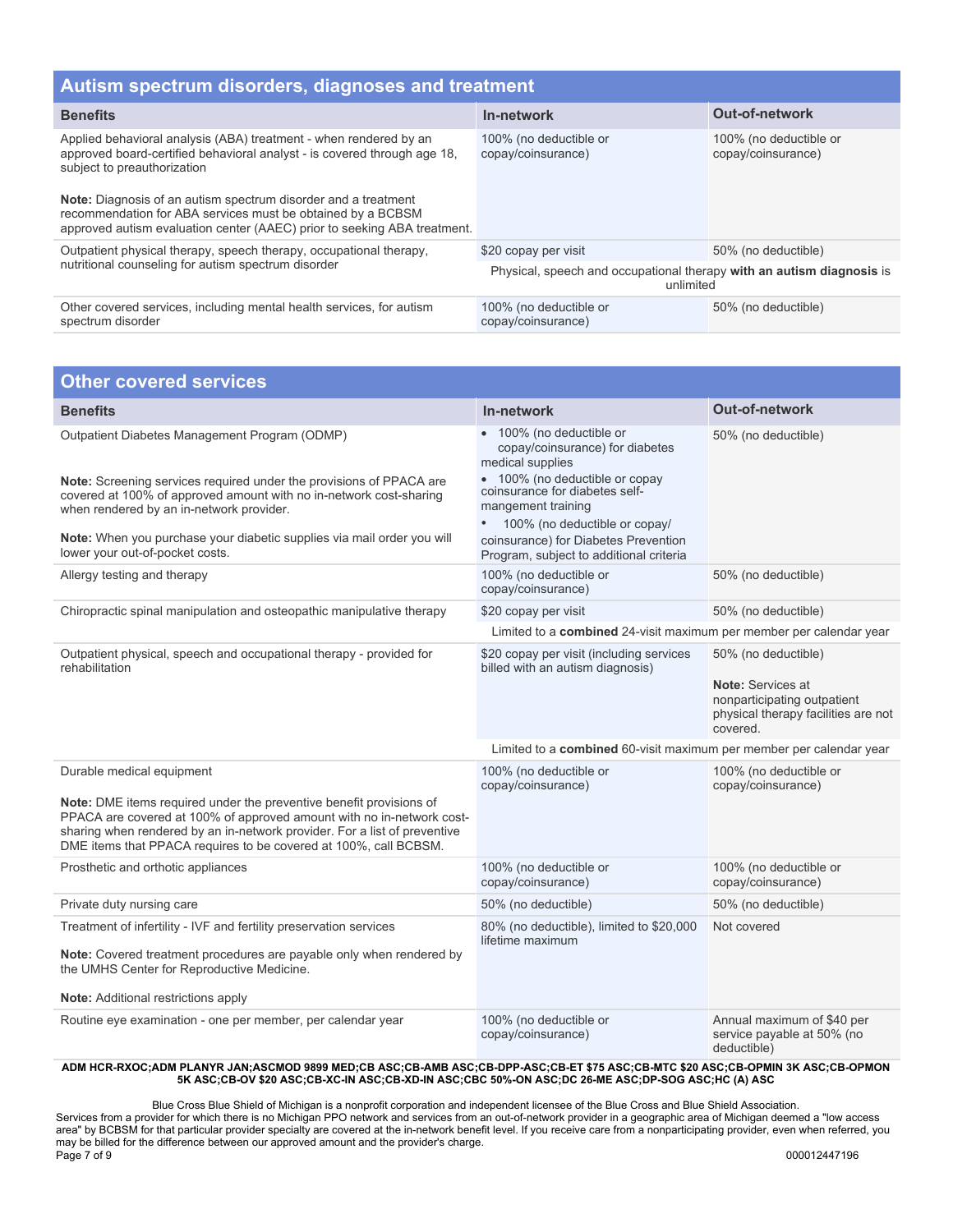| <b>Benefits</b>                                                                                                                                              | In-network                                   | <b>Out-of-network</b> |
|--------------------------------------------------------------------------------------------------------------------------------------------------------------|----------------------------------------------|-----------------------|
| Nutritional counseling when performed to treat the following conditions:<br>anorexia nervosa, bulimia nervosa and eating disorder not otherwise<br>specified | 100% (no deductible or<br>copay/coinsurance) | 50% (no deductible)   |
| Prescription drugs                                                                                                                                           | Not covered                                  | Not covered           |

Blue Cross Blue Shield of Michigan is a nonprofit corporation and independent licensee of the Blue Cross and Blue Shield Association. Services from a provider for which there is no Michigan PPO network and services from an out-of-network provider in a geographic area of Michigan deemed a "low access area" by BCBSM for that particular provider specialty are covered at the in-network benefit level. If you receive care from a nonparticipating provider, even when referred, you may be billed for the difference between our approved amount and the provider's charge. Page 8 of 9 000012447196